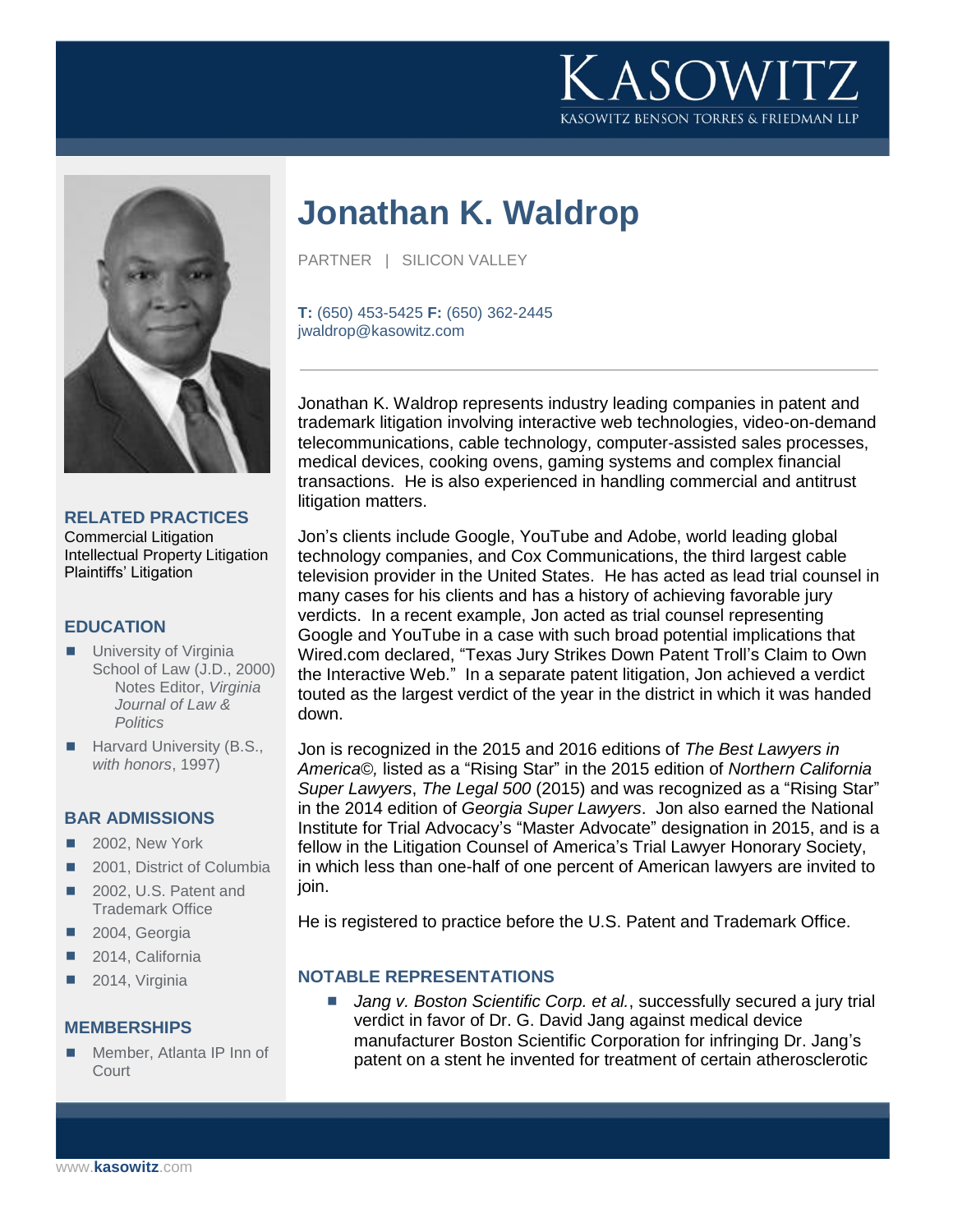lesions and for breaching its contractual obligations to pay him royalties on its sales of the stent.

- *Eolas v. Google et al.*, served as trial counsel for Google and YouTube in the Eastern District of Texas (Tyler) in a patent infringement action brought by Eolas and the University of California. Achieved a jury verdict of patent invalidity on behalf of Google, YouTube, and the joint defense group, defeating claims for hundreds of millions in damages as well as injunctive relief against interactive web pages. This verdict has been hailed in headlines worldwide, including "Texas Jury Strikes Down Patent Troll's Claim to Own the Interactive Web," Wired.com and "Eolas patent trial: Relax! The Internet is saved," *Toronto Star.*
- **USA Video Technology Corporation v. Time Warner, Inc. et al.,** served as lead counsel on behalf of Cox Communications, Inc. in the District of Delaware and the Eastern District of Texas on a patent litigation related to providing video-on-demand services over selected commercial telephone networks.
- *Rembrandt Techs., LP v. Charter Commc'ns, Inc. et al., In re Rembrandt Techs. LP,* served as lead counsel on behalf of Cox Communications, Inc. in two suits brought by Rembrandt in the Eastern District of Texas and other districts on nine patents related to the technology involved in the delivery of cable services.
- *Teva Pharmaceuticals v. AstraZeneca et al.* (E.D. Pa.), represented one of the world's largest pharmaceutical companies (Teva) in a Hatch-Waxman case relating to Crestor® with market at issue in excess of \$2.5 billion.
- *Zydus Pharmaceuticals et al. v. Teva Pharmaceuticals et al.* (E.D. Va.), represented one of the world's largest pharmaceutical companies (Teva) in an antitrust case relating to U.S. patents covering Risperidone®.
- DaimlerChrysler in Orion IP LLC v. DaimlerChrysler Corporation, et *al.,* represented DaimlerChrysler in an action in the Eastern District of Texas involving patents concerning computer-assisted sales processes.
- Represented Cox Communications Inc. in actions in the Eastern District of Texas and Delaware involving patents related to video-ondemand services and domain name server systems.
- Represented Zodiac Pool Care Inc. in an action in the Southern District of Florida involving patents related to pool cleaner technology.
- *Jan K. Voda v. Cordis Corp.* (W.D. Okla.), represented plaintiffinventor in a patent infringement matter as lead counsel relating to angioplasty catheters. Case resulted in a jury verdict for plaintiffinventor with an award of over \$15 million, the largest jury verdict in the Western District of Oklahoma. in 2006